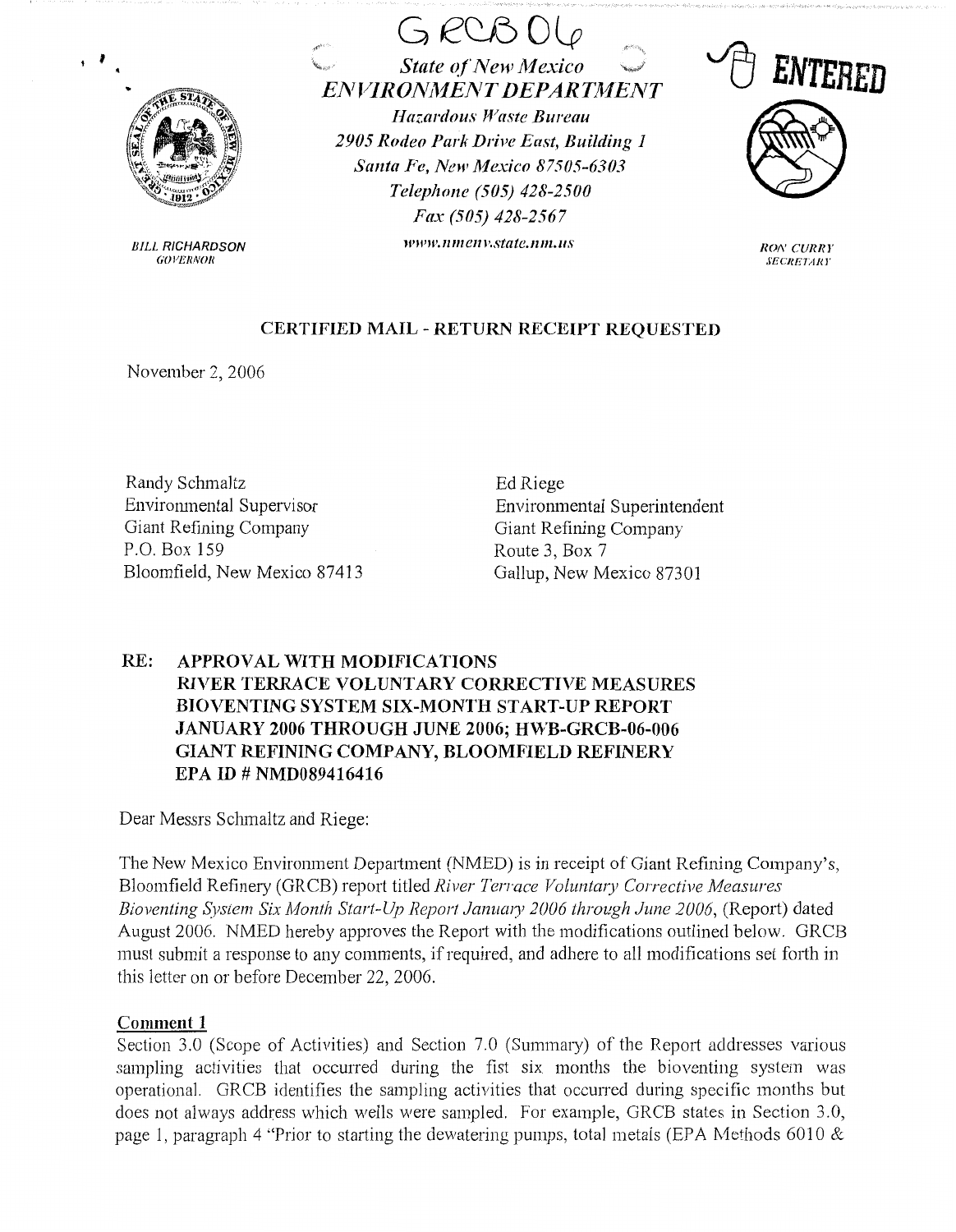' **t** 

Messrs Schmaltz and Riege November 2, 2006 Page 2

7470) and groundwater field parameters (temperature, pH, conductivity, dissolved oxygen, and oxidation-reduction potential) were collected during the first week of January 2006." GRCB never addresses which specific wells (e.g.,monitoring, temporary, bioventing) were sampled. GRCB must revise these sections in the annual report to identify the wells sampled and the sampling methods used.

### **Comment2**

Section 4.0 (Regulatory Criteria/Groundwater Cleanup Standards) of the Report contains NMED's Soil Screening Levels (NMED SSLs) dated August 2005, Revision 3.0. GRCB must refer to NMED's website: http://www.nmenv.state.nm.us/hwb/guidance.html to obtain the most recent version of NMED's SSL's as Revision 4, June 2006. All future reports must contain current regulatory criteria.

## **Comment 3**

The October 28, 2005 *Bioventing Monitoring Plan (Revised)* contains tables outlining the monitoring activities at the River Terrace Bioventing system. Table 1B (Baseline Monitoring Activities Prior to Air Injection System Start-up) requires the collection of air measurements for percent carbon dioxide, percent oxygen, organic vapors, and static pressure at bioventing wells BV-1 thought BV-13. This information does not appear to be presented in Section 5.0 (Monitoring Results). GRCB must provide NMED with this data or provide an explanation why the data was not collected.

#### **Comment 4**

The last two columns of the *Ground Water Monitoring 2005/2006* Table found in Part 2 of Section 5.0 (Monitoring Results) are labeled EPA Method 8021 above the analytical results for diesel range organics (DRO) and gasoline range organics (GRO). This appears to be a typographical error and should specify EPA Method 8015B above the DRO and GRO result column. In addition, the column for oxidation reduction potential (ORP) does not contain any units. GRCB must revise the EPA Method above the DRO and GRO column and include units of measurement for ORP in future reports (annual report).

#### **Comment 5**

The sample identification column of the *River Terrace* - *Bioventing Wells, Soil Analysis* Table provided in Section 5.0 (Monitoring Results) Part 3 contains a number after the name of each bioventing well (e.g., BV-1-6). Neither the Report nor the tables identify what the second number represents. GRCB must provide an explanation of what the second number represent after the name of each bioventing well.

## **Comment 6**

The tables provided in Section 5.0 (Monitoring Results) of the report do not provide the injection pressure measurements at the well heads. A "Pressure" column appears in Tables lA, 1B, and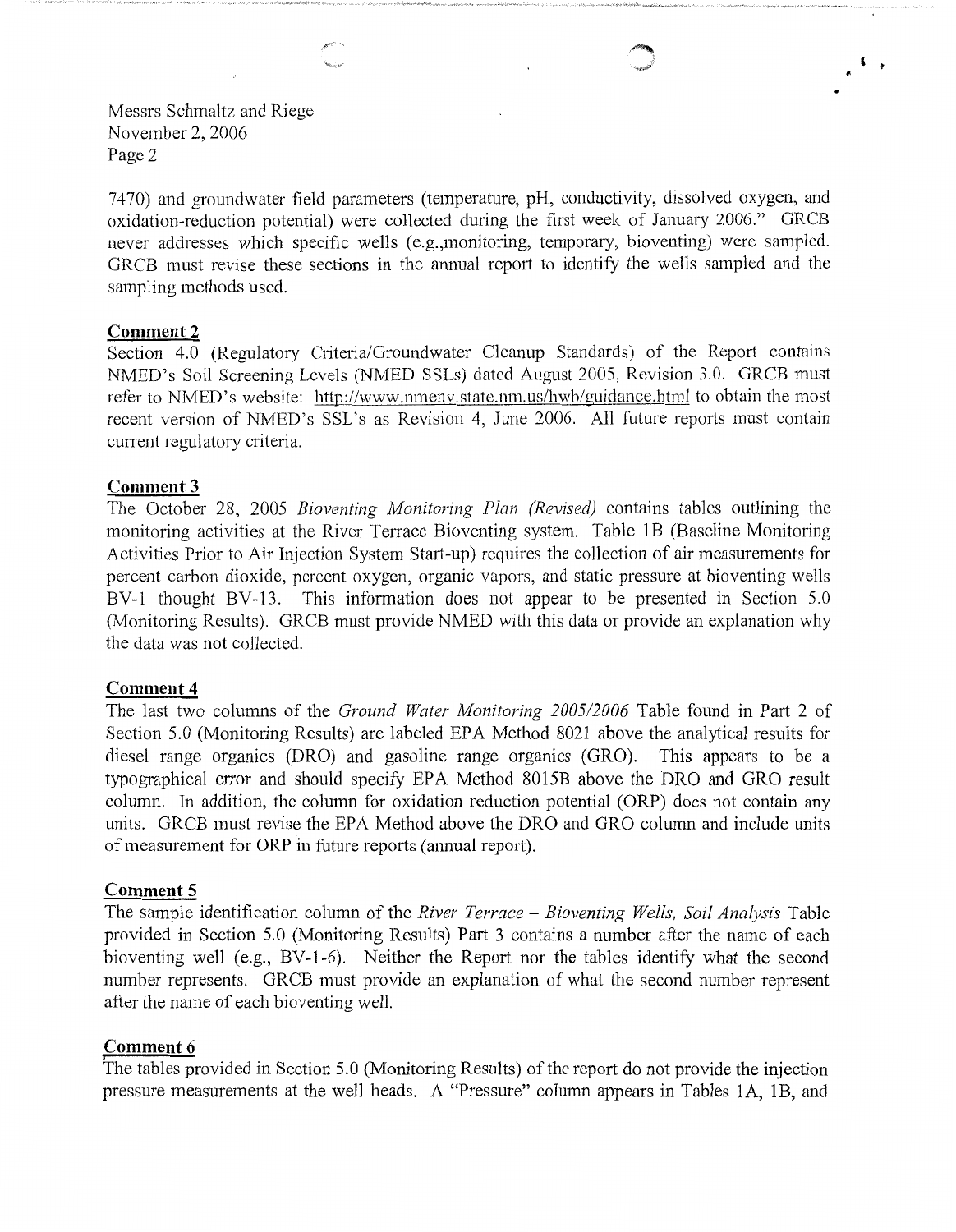Messrs Schmaltz and Riege November 2, 2006 Page 3

] C of the *Bioventing Monitoring Plan (Revised),* dated October 28, 2005, sampling requirements for the river terrace. More specifically Table 1C, the column "\*Pressure", that lists the asterisk notes that "full system and individual well injection pressure will he recorded during each monitoring event."

GRCB must submit this information. If the data was not collected, GRCB must provide an explanation as to why this information was not collected. In addition, GRCB must ensure that full system and individual well injection pressure information is gathered and presented in all future annual reports.

#### **Comment** 7

 $\bullet$ 

Not all sampling listed in Tables 1A, 1B, and 1C of the *Bioventing Monitoring Plan (Revised)*, dated October 28, 2005 was conducted. Some of the table columns indicate WQM, which is denoted at the bottom of the table as the sampling frequency "Weekly x 4 (a sample will be collected once a week for the initial four weeks of operation), monthly for the first quarter, then quarterly thereafter."

The tables presented in Section 5.0 (Monitoring Results) of the Report do not contain the monthly data for the first quarter. GRCB must provide this information in the Report or state why the data was not collected.

#### **Comment 8**

The data presented in Section 5.0 (Monitoring Results) of the Report for temperature, dissolved oxygen, and oxidation reduction potential appears to fluctuate and some of the numbers do not seem to be accurate. If a measurement does not appear to be accurate, this infonnation should be explained in a footnote at the bottom of the table. This should be included in all future reports.

#### **Comment 9**

Section 6.0 (In-Situ Respiration Test) of the Report provides a section of recommendations.

- a. GRCB must continue to follow the monitoring requirements established in the Bioventing Monitoring Plan (Revised) dated, October 28, 2005 and any NMED approved revision to this plan. Upon receipt and review of the Annual Report, NMED will consult with GRCB regarding revisions to the monitoring activities at the River Terrace.
- b. Bullet 2 states, "BV-1 and BV-3 are most likely outside the bioventing system influenced area. Therefore, any future data collection from these wells should not be considered....." GRCB must define the bioventing system's area of influence and explain how it was determined that BV-1 and BV-3 are most likely outside the area of influence. GRCB must also provide the injection pressures at the well heads of BV-1 and BV-3 (see comment 6).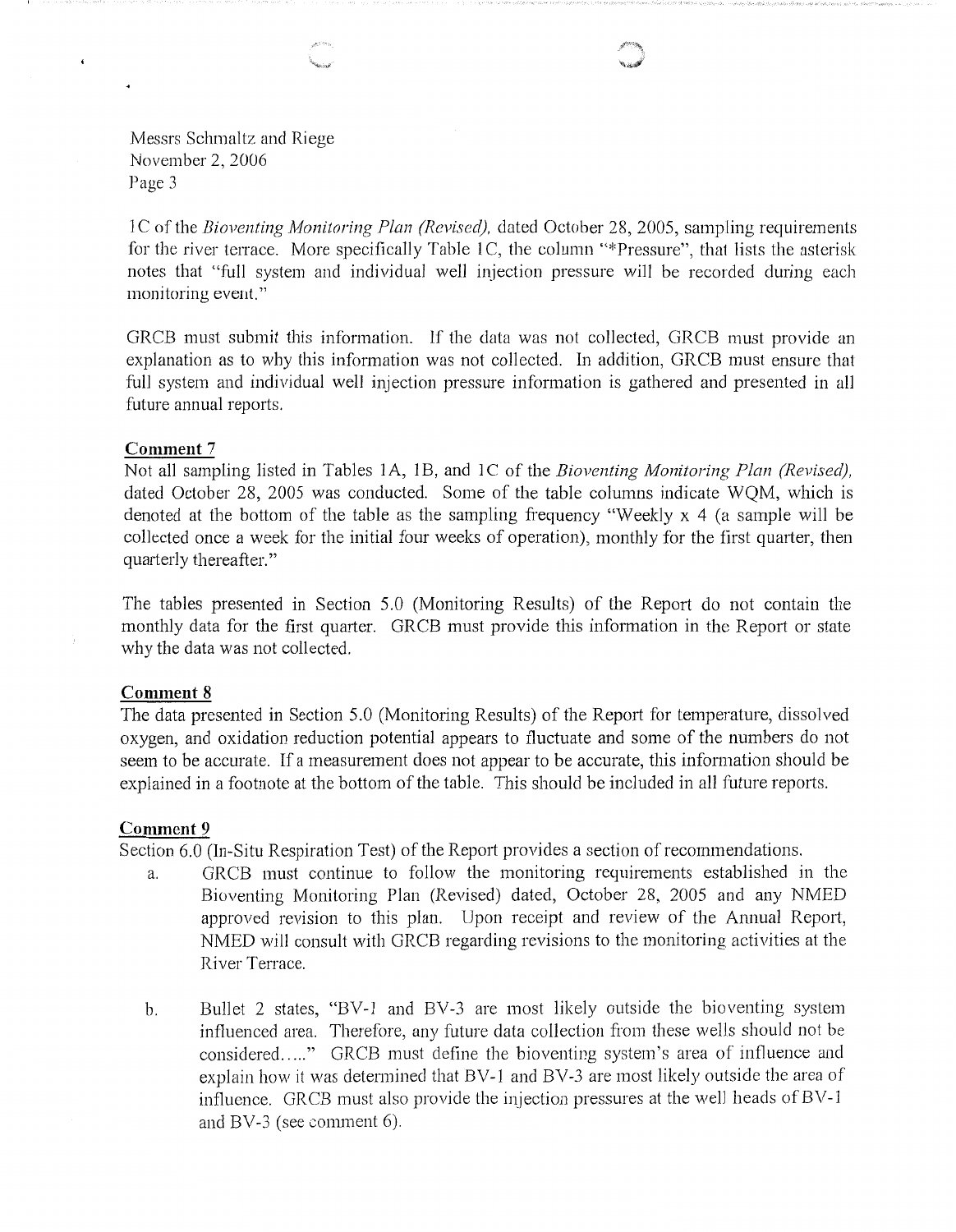Messrs Schmaltz and Riege November 2, 2006 Page 4

> c. GRCB must provide an explanation how it was determined that TP-9 is also located outside the influenced area stated in bullet 3 of the Report. GRCB must also provide the pressure measurements at the TP-9 well head.

## **Comment 10**

GRCB states in the last page of Section 7.0 (Summary), paragraph 2 of the Report "Field data collected during the initial 6-months of system operation indicate the bioventing system 1s effectively enhancing bioremedial activity within the western portion of the river terrace area."

GRCB must define the western portion of the river terrace area and which wells are included in this area.

## **Comment 11**

In the annual report, GRCB must provide an additional map in Section 8.0 (Maps) that identifies both locations of the bioventing wells and temporary wells.

## **Comment 12**

Part 9 of Section 12.0 (Chemical Analytical Reports) of the Report presents groundwater data for the first quarter of 2006; however, this section also contains air quality laboratory results. GRCB must separate groundwater results from air results.

## **Comment 13**

The laboratory's Quality Assurance Plan dated October 2004 included in Section 11.0 (Chemical Analytical Program) of the Report, is incomplete and only includes information up to section 6.0 page 19. The Table of Contents list sections up to Section 13 page 35. Future reports must provide a complete copy of the Quality Assurance Plan.

# **Comment 14**

Section 12.0 (Chemical Analytical Reports) of the Report provides analytical data for soil gas samples (air). GRCB must provide an explanation how the laboratory converted the units for air samples (gas vapor) to be micrograms per liter  $(\mu \varrho/L)$ .